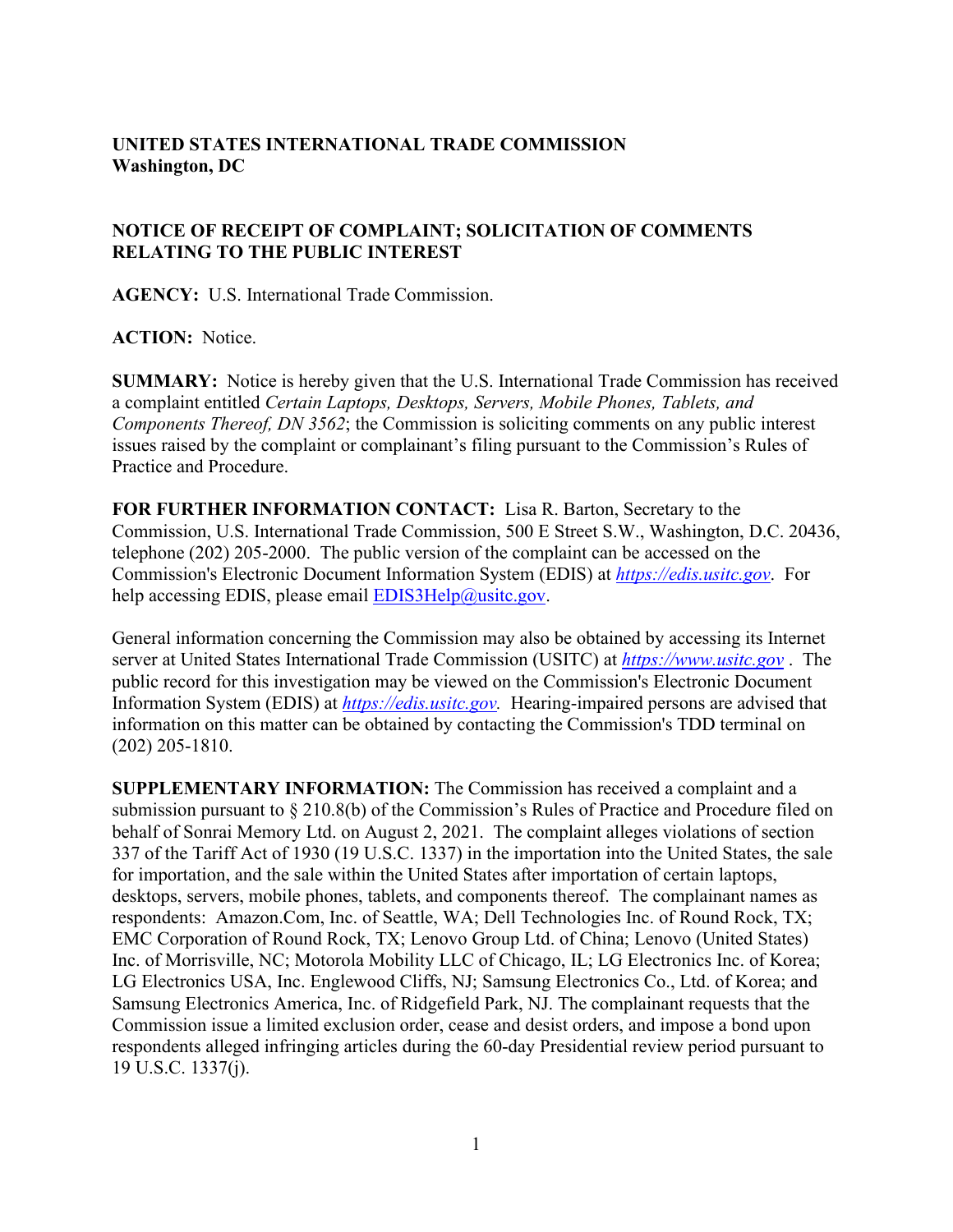Proposed respondents, other interested parties, and members of the public are invited to file comments on any public interest issues raised by the complaint or § 210.8(b) filing. Comments should address whether issuance of the relief specifically requested by the complainant in this investigation would affect the public health and welfare in the United States, competitive conditions in the United States economy, the production of like or directly competitive articles in the United States, or United States consumers.

In particular, the Commission is interested in comments that:

- (i) explain how the articles potentially subject to the requested remedial orders are used in the United States;
- (ii) identify any public health, safety, or welfare concerns in the United States relating to the requested remedial orders;
- (iii) identify like or directly competitive articles that complainant, its licensees, or third parties make in the United States which could replace the subject articles if they were to be excluded;
- (iv) indicate whether complainant, complainant's licensees, and/or third party suppliers have the capacity to replace the volume of articles potentially subject to the requested exclusion order and/or a cease and desist order within a commercially reasonable time; and
- (v) explain how the requested remedial orders would impact United States consumers.

Written submissions on the public interest must be filed no later than by close of business, eight calendar days after the date of publication of this notice in the Federal Register. There will be further opportunities for comment on the public interest after the issuance of any final initial determination in this investigation. Any written submissions on other issues must also be filed by no later than the close of business, eight calendar days after publication of this notice in the Federal Register. Complainant may file replies to any written submissions no later than three calendar days after the date on which any initial submissions were due. No other submissions will be accepted, unless requested by the Commission. Any submissions and replies filed in response to this Notice are limited to five (5) pages in length, inclusive of attachments.

Persons filing written submissions must file the original document electronically on or before the deadlines stated above. Submissions should refer to the docket number ("Docket No. 3562") in a prominent place on the cover page and/or the first page. (*See* Handbook for Electronic Filing Procedures, **Electronic Filing Procedures**<sup>[1](#page-1-0)</sup>). Please note the Secretary's Office will accept only electronic filings during this time. Filings must be made through the Commission's Electronic Document Information System (EDIS, *[https://edis.usitc.gov](https://edis.usitc.gov/)*.) No in-person paper-based filings

<span id="page-1-0"></span><sup>1</sup> Handbook for Electronic Filing Procedures: *[https://www.usitc.gov/documents/handbook\\_on\\_filing\\_procedures.pdf](https://www.usitc.gov/documents/handbook_on_filing_procedures.pdf)*